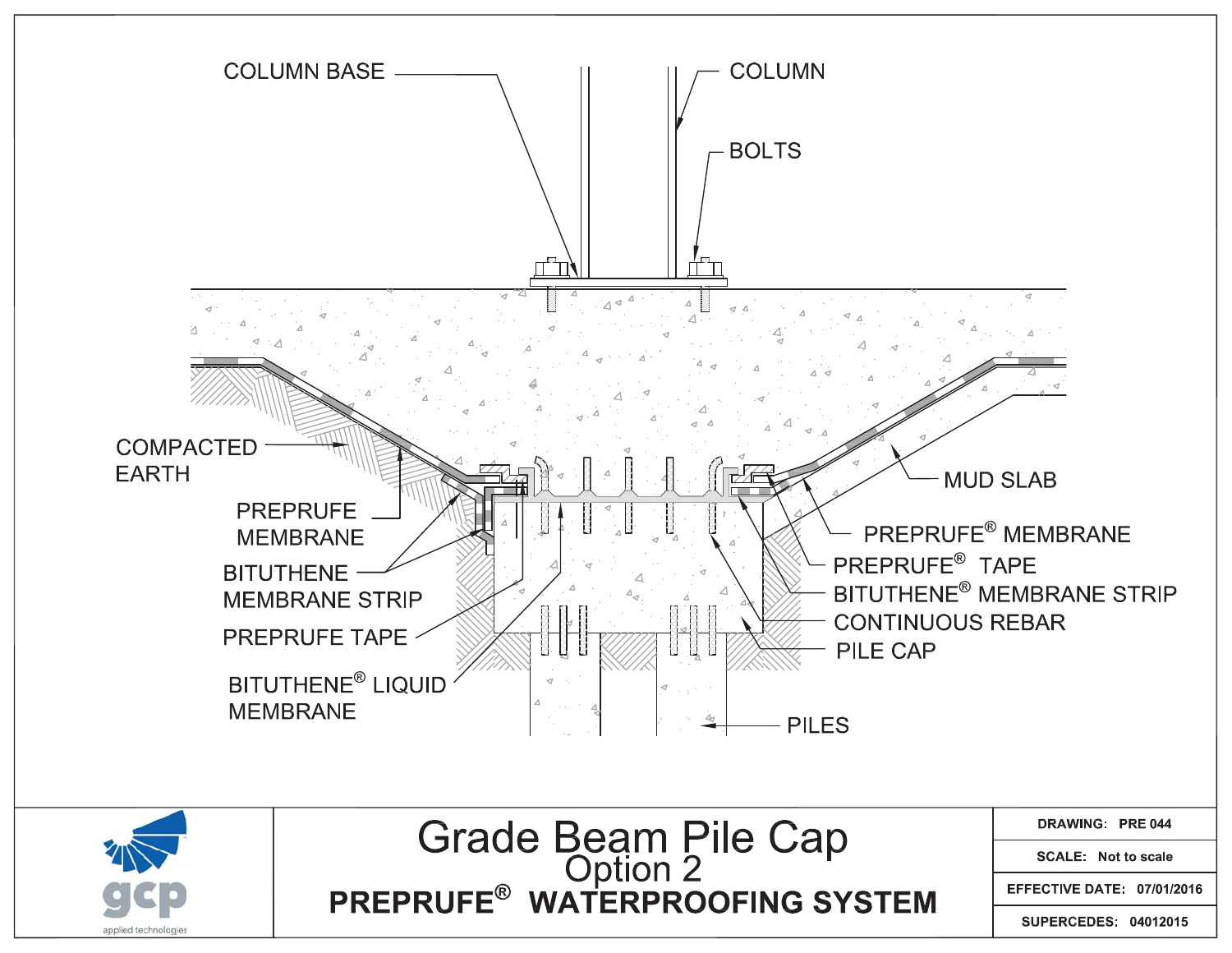I N S T A L L A T I O N I N S T R U C T I O N S

# Grade Beam Pile Cap – Option 2



Prior to Membrane Installation, Review the Preprufe® Data Sheet

## **Surface Prep**

All surfaces must be sound and solid to eliminate movement during the concrete pour. Substrate must be regular and smooth with no gaps or voids greater than 0.5 in (15 mm). The surface should also be free from loose aggregate and sharp protrusions as outlined in the Preprufe® Data Sheet section on Surface Preparation.

## **Detailing**

1. To allow for proper tie-in between Preprufe Field Membrane and pile cap, a 6 in (152 mm) ledge/shelf along the pile cap's perimeter is required.

### **For Mud slabs**

- 1. Clean loose dust or dirt from the pile cap and mud slab surface using a clean, dry cloth or brush.
- 2. Apply a continuous 90-mil (2.2 mm) coating of Bituthene Liquid Membrane over the top of the pile cap.
- 3. Place a 1 in (25 mm) bead of Liquid Membrane around all penetrations at the point of penetration through the pile cap.
- 4. Prime along the edge of the mud slab a minimum of 6 in (150 mm) from the edge of pile cap with a Bituthene Primer and allow to dry.
- 5. Align a 9 in (225 mm) strip of Bituthene Membrane centered over the edge of the pile cap. Remove release liner and roll firmly onto the Liquid Membrane and primed mud slab.
- 6. Install Preprufe Membrane over the prepared substrate and terminate it 2 in (50 mm) onto the pile cap.
- 7. Apply Preprufe Tape centered over the Preprufe Membrane termination. Remove the release liner and roll firmly.
- 8. Seal Bituthene Membrane and Preprufe Tape edge with a termination bead of Liquid Membrane.

## **For Compacted Earth**

- 1. Apply a continuous 90-mil (2.2 mm) coating of Bituthene Liquid Membrane over the top of the pile cap.
- 2. Place a 1 in (25 mm) bead of Liquid Membrane around all penetrations at the point of penetration through the pile cap.
- 3. Remove compacted earth away from sides of pile cap and remove formwork. Clean loose dust or dirt from the pile cap surface using a clean, dry cloth or brush.
- 4. Prime the sides of the pile cap a minimum of 6 in (150 mm) from the top of pile cap with a Bituthene Primer and allow to dry.
- 5. Align a 9 in (225 mm) strip of Bituthene Membrane centered over the outside edge (outside corner) of the pile cap. Remove release liner and roll firmly onto the Liquid Membrane and primed sides of pile cap.
- 6. Align a 12 in (300 mm) strip of Bituthene Membrane centered over the outside edge (outside corner) of the pile cap.

*(Continued on next page)*